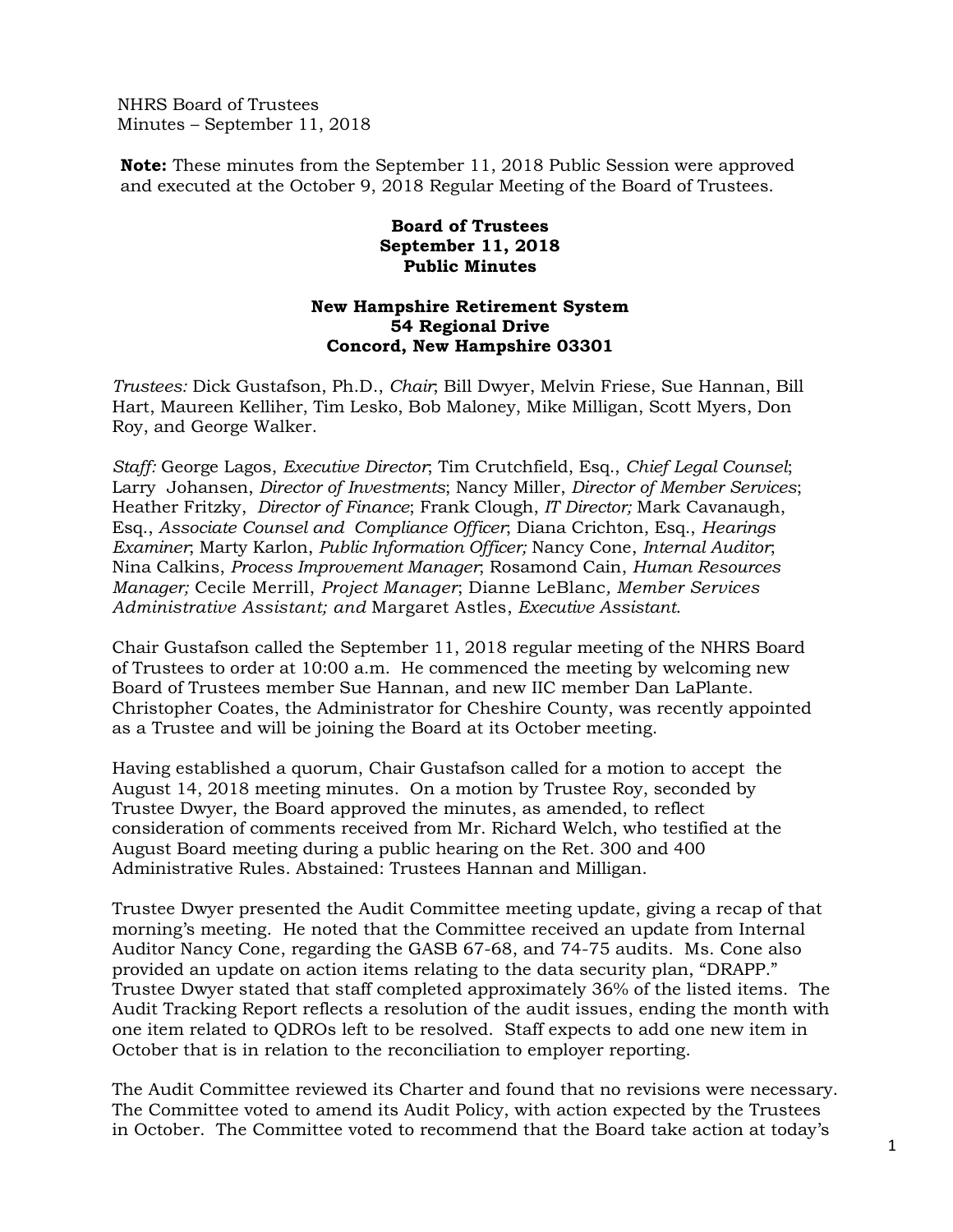meeting on the proposed revision of the Actuarial Funding Policy and the GASB 75 audit, which was recently completed by KPMG.

On a motion by Trustee Dwyer, seconded by Trustee Myers, the Board voted unanimously to approve the proposed revisions to the Actuarial Funding Policy, as presented.

Director of Finance Heather Fritzky informed the Board that the GASB 75 report for the allocation of other post-employment benefits (OPEB) to participating employers was completed. She explained that KPMG issued the report with an unmodified opinion last week. GASB 75 is the new accounting standard for OPEB, which allocates a proportionate share of NHRS's OPEB liability to each of the participating employers and parallels GASB 68, which applies to pensions. Employers with a fiscal year end of June 30 or later will need to use the GASB 75 information for their financial reporting. This is the last audit with KPMG and the next GASB 68 and 75 audits have been contracted with Plante Moran.

On a motion by Trustee Dwyer, seconded by Trustee Lesko, the Board voted unanimously to accept the GASB 75 report, as presented.

Lastly, Trustee Dwyer reported that the Audit Committee received an update from Cecile Merrill, Project Manager, and Director Lagos, regarding ongoing activity related to the PGV3 project.

Trustee Roy reported on the Governance Committee meeting of August 14, 2018, noting that the Committee conducted a review of its Charter and the Board's Fraud Policy, and determined that no revisions were necessary to either document. Lastly, he reported that Director Lagos introduced the topic of providing Trustees electronic Board materials instead of hard-copy binders, following with discussion relating to the protection of confidential and private information and the ability to print Board material. Staff was requested to conduct further research and report to the Committee.

On a motion by Trustee Roy, seconded by Trustee Hannan, the Board unanimously voted to approve the 2019 Board Meeting Calendar, as presented.

Trustee Maureen Kelliher, reporting for the Independent Investment Committee (IIC), stated that the IIC did not meet in August and the next scheduled meeting is Friday, September 21, 2018. She informed the Board that markets have improved over the last couple of months, due to the economy. In August, unemployment numbers were unusually low at 3.9%, and the underemployment rate was 7.4%, a 14-year low. The weekly jobless claims were at a 50-year low and small business confidence was at a 50-year high. Consumer confidence remains historically high, with retail sales stronger than at any time since 2008, the Great Financial Crisis. Due to affordability issues, the housing market is soft. Emerging markets remain under pressure because the US dollar continues to climb, because of rising interest rates. She commented that the revised second quarter GDP was 4.2% and we are expecting the GDP to be between 3.5% to 4.0 % in the third quarter, noting that the US is doing remarkably well.

Director of Investments Larry Johansen reported that following the IIC's July 2018 vote to terminate Aberdeen-Standard, the assets have moved to Neuberger-Berman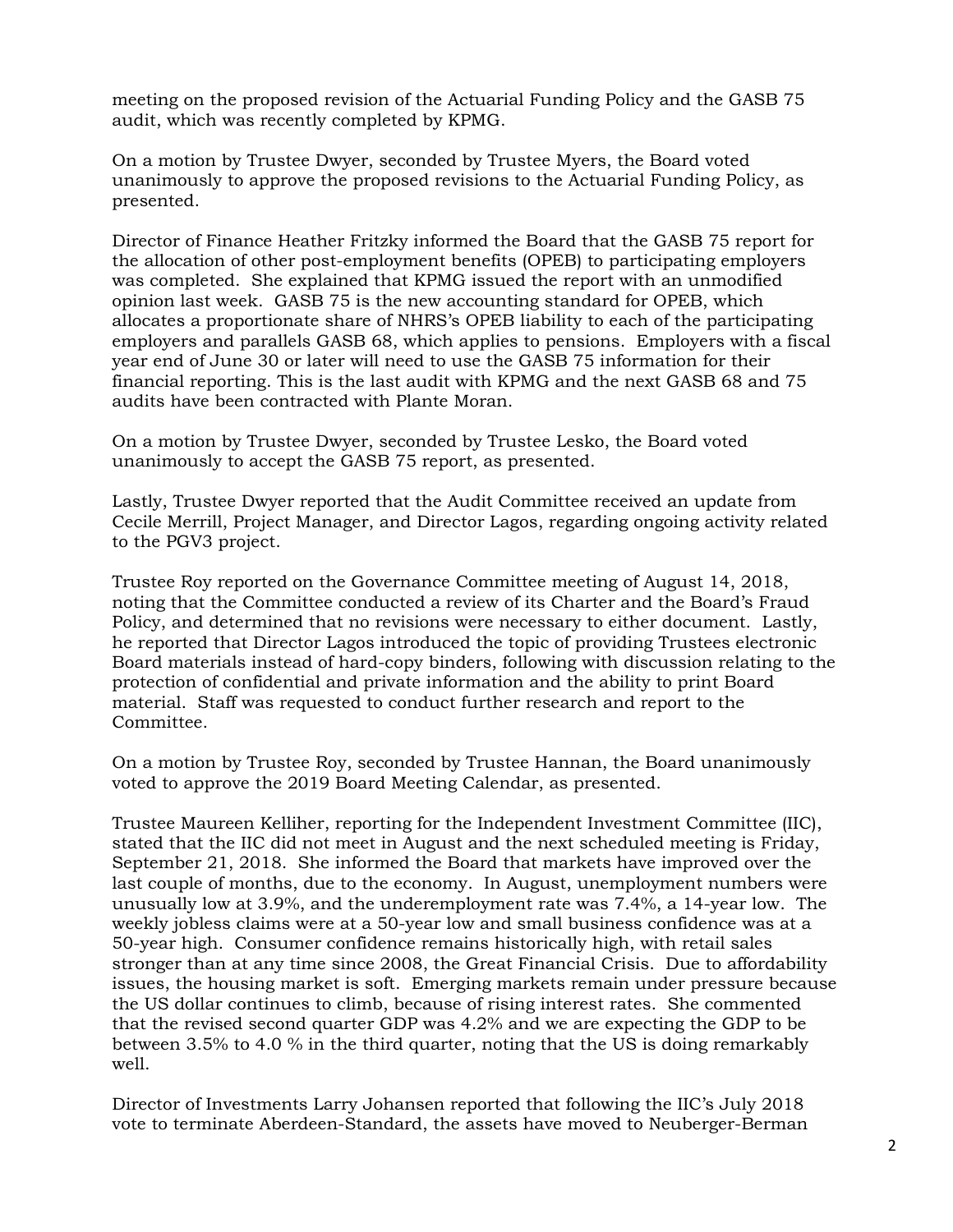and Wellington.

Mr. Johansen noted that the second half of the rebalancing from active domestic equity management to passive domestic equity is underway.

Mr. Johansen then reported that NHRS received the first 60% of assets last Friday from GAM, which has gone into liquidation. NHRS is scheduled to receive a second disbursement this month. He expects a return of all assets by the end of the calendar year, and noted that the IIC will continue to monitor the situation closely. He then noted that a search had been initiated to replace GAM. The Staff met with NEPC in August to narrow the list of approved, global fixed income managers to five, who will be interviewed later this week. The IIC will interview two finalists at its October meeting. Mr. Johansen continued to report that all other asset classes are close to target and the plan continues to benefit from these very favorable markets.

Trustee Dwyer asked if the cash proceeds from the liquidation of GAM would sit for long before reinvestment. Mr. Johansen replied that NHRS is using some of the cash from the liquidation for benefit payments and capital calls and did not anticipate that the cash would sit for very long.

Trustee Roy asked about Standard Life's underperformance. Mr. Johansen replied that Standard Life is a global multi-asset investment company that will hold value when markets take a downturn. He noted that Standard Life's performance is doing what the IIC expected in a good market.

Chair Gustafson reported on the Legislative Committee for the last time, as Trustee Myers will be taking over as Chairman at the Legislative Committee meeting after today's Board meeting. Chair Gustafson began by asking Public Information Officer Marty Karlon to give an update on the Legislature's study committee, which was formed to look at the advantages and disadvantages of moving from a level percentage of payroll to a level dollar amortization plan. Mr. Karlon reported that the committee had an organizational meeting several weeks ago and he was asked to return with answers to several questions, including what the employer rate impact would be on a switch from level percent to level dollar to bring down the unfunded liability.

Trustee Robert Maloney joined the meeting at 10:20 am.

Trustee Hart reported on the PPCC meeting held on August 27, 2018, noting that the Staff gave an update on PGV3 staffing and recruiting issues. The Committee then reviewed its Charter, and made proposed revisions that will likely be recommended to the Board for approval at its October meeting. Lastly, the Committee reviewed personnel matters in non-public session.

Chair Gustafson requested a motion for temporary adjournment for the purpose of discussing Benefits Committee matters.

On a motion by Trustee Walker, seconded by Trustee Milligan, the Board unanimously voted to temporarily adjourn the meeting for the purpose of consulting with legal counsel under RSA 91-A:2. I (b).

On a motion by Trustee Walker, seconded by Trustee Lesko, the Board voted unanimously to reconvene the Board meeting.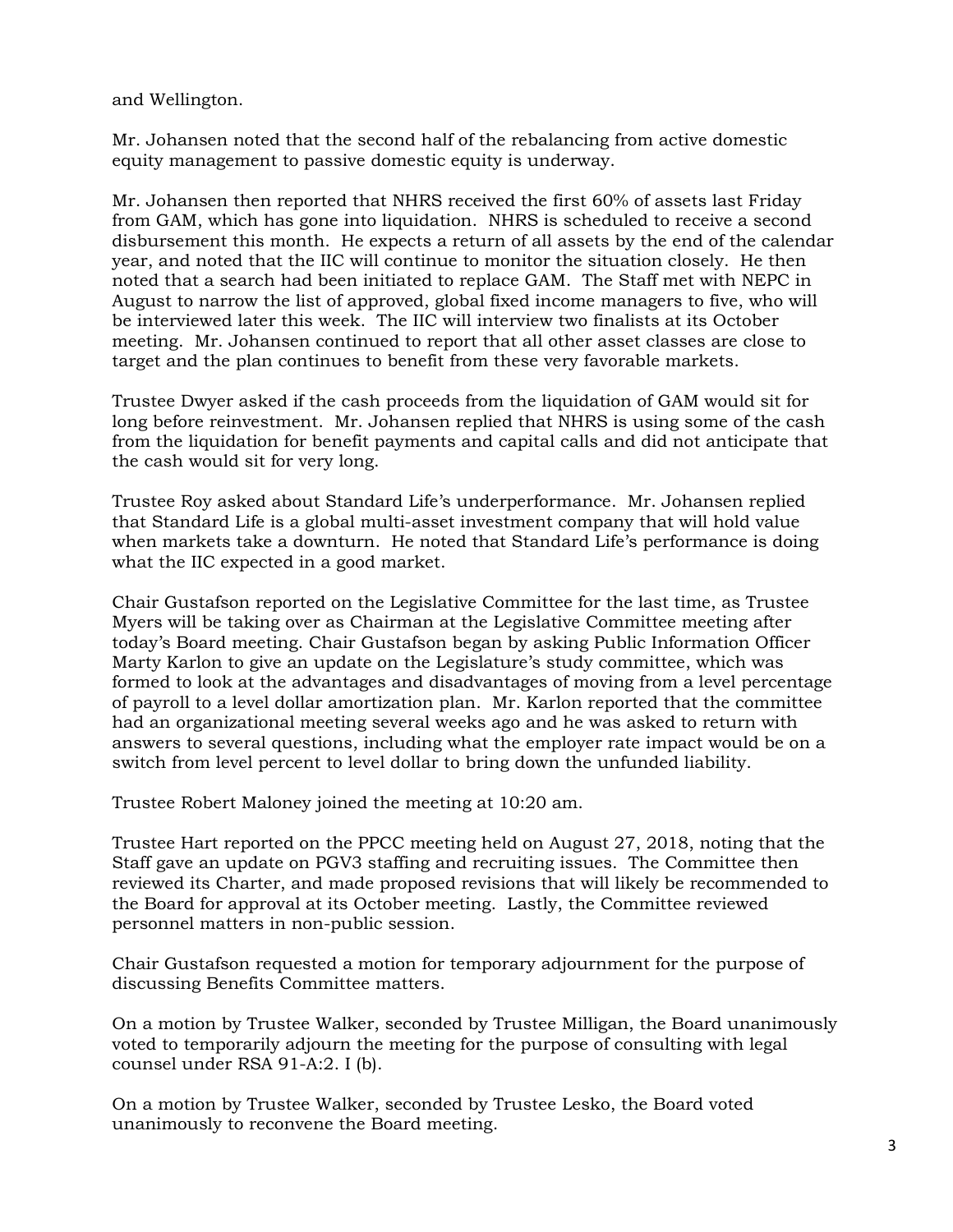On a motion by Trustee Myers, seconded by Trustee Dwyer, the Board voted unanimously to grant a reconsideration hearing before the full Board in the Scaglione matter, in which both parties may make oral presentations limited to 15 minutes each, on a date to be mutually determined between the petitioner and counsel representing NHRS staff.

Chair Gustafson noted that he would like to discuss the GRS *FY 2017 Valuation Report*, in conjunction with the setting of the *FY 2020-21 Employer Rates*. He stated that each year, GRS values the System's funds that are held in trust for the pension plan. During odd years, we use that valuation to set rates every two years.

He commented that plan experience for FY 2017 was favorable, as compared to the prior fiscal year, the actuarial return on invested assets was 9.1%, exceeding the 7.25% assumption, and that the pension funded ratio improved from 60.0% to 61.8%.

On a motion by Trustee Roy, seconded by Trustee Lesko, the Board unanimously voted to accept the *GRS Fiscal Year 2017 Valuation Report*, as presented.

Trustee Maloney directed a question to Mr. Johansen, asking if the assumption of 7.25% will be a dependable number moving forward. Mr. Johansen replied that every five years all of the assumptions are reviewed, including the assumed rate of return. If there were circumstances that warrant the Board to consider a change off-cycle, the assumption could be changed, as in the recent case concerning the payroll growth factor for the teachers group.

Chair Gustafson noted that the GRS valuation included proposed rates, and reminded Trustees that the Board was required to set employer contribution rates, based on sound actuarial valuation and practice. He noted that the FY 2020-21 employer rates have gone down slightly for all groups, except teachers from the FY 2018-19 rates. This has occurred due to the fact that teacher payroll has slowed and continues to lag expectations.

On a motion by Trustee Hart, seconded by Trustee Myers, the Board unanimously voted to approve and certify the Employer Contribution Rates for Fiscal Years 2020 and 2021, based on the June 2017 actuarial valuation.

Director Lagos gave his Executive report, noting that Key Performance Measures (KPM) have been revised based on a review, findings, and recommendations by the Internal Auditor. KPMs scored 97.7% this month, above the 95.0% benchmark. Director Lagos reported that he had approved a Microsoft upgrade contract for less than \$10,000 and was reporting it to the Board per the Board's Procurement Policy.

Project Manager Cecile Merrill, gave the Board an update on PGV3. Ms. Merrill reported that work has begun on job descriptions, recruiting positions; and on finalizing the LRS contract. She noted that the PGV3 budget was included in the statutory budget, which will be voted on later this morning for approval. Staff is looking at current processes and workflows to see if documentation is up to date, and, if so, they will be sent to LRS so its Version 3 Team can get a head start on understanding all of NHRS' different processes. Regarding change management, the NHRS PGV3 team is working on getting its first communication out to staff, updating them and to let them know the project kickoff will be in January. Ms. Merrill reported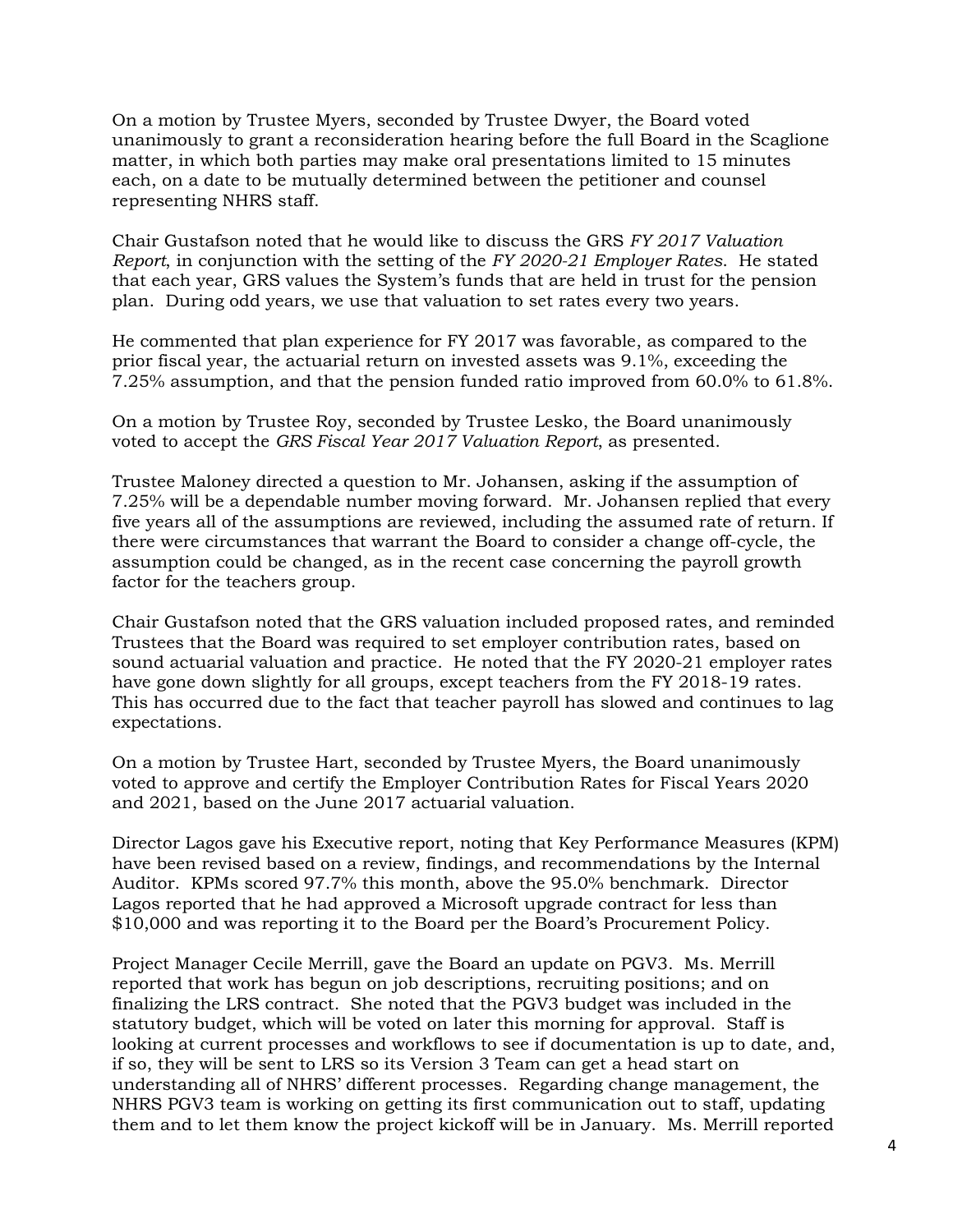that, with regard to data conversion items, 18 of 35 items have been addressed.

Chief Legal Counsel Tim Crutchfield began his report by noting that under Nancy Cone's oversight, the Employer Audit Team successfully completed 31 GASB audits. These are very important to allow our External Auditor, Plante Moran, to move forward with its external audit process in a timely manner.

Financial Director Heather Fritzky reported on the final version of the *Statutory Administrative budget*, noting that the only change to the budget since the August preliminary budget is that NHRS received the final benefits numbers from the State for health and dental insurance, as well as retiree health insurance, and the employee assistance costs. Ms. Fritzky explained that the final *Statutory Budget by Major Category* for FY 2020 represents a 39% increase over the current budget that is due largely to the PGV3 project, but that initial spike will flatten to a smaller decrease of 2% in FY 2021. She noted that health insurance costs were adjusted from a 10% increase to a 7% increase. Ms. Fritzky noted that following the Board's approval, the budget would be sent to the State's budget system for input, by the September 17, 2018 deadline.

On a motion by Trustee Kelliher, seconded by Trustee Milligan, the Board unanimously voted to approve the NHRS Statutory Administrative Budget for Fiscal Years 2020 and 2021, as presented.

IT Director Frank Clough began his report by discussing work on establishing telephone system redundancy. In the event that NHRS' current telephone system goes down, a second phone system has been installed in the COLO location in Massachusetts. In order for the two telephone systems to work together, NHRS would need the assistance of Consolidated Communications to implement a cutover to SIP, which was scheduled for September 13, 2018. Mr. Clough reported that the System's email software upgrade would be completed soon. Lastly, Mr. Clough reported that Security Awareness Training for all staff continues, with an annual security training video required for all staff to view, and quarterly testing would be implemented to ensure staff understands the material. If an employee fails, additional training would be required. Further on-site training is slated to be provided in the fall to NHRS staff.

Trustee Roy asked for further detail on IT's *Report on Security Vulnerabilities*. Mr. Clough replied that NHRS utilizes a third party, IT services company, Systems Engineering, that scans all of NHRS' significant service from the outside to identify all of the vulnerabilities on its servers on a monthly basis. The current vulnerabilities that are being reported are low-to-medium risk and are being monitored carefully.

Director of Member Services Nancy Miller reported that Member Accounts is currently working on annual member statements, which will be made available shortly. Regarding PGV3, Member Benefits is working on data cleansing in conjunction with Project Manager Merrill. Ms. Miller reported that Member Services is also making changes to ongoing processes to avoid further creation of data issues. She reported that staff is continuing to work on finalizing annuity payments for the large number of July 2018 retirees.

Chair Gustafson declared the Public Hearing open for the proposed amendments to the Ret 200 Administrative Rules. The Chair recognized Mr. Richard Welch who asked to comment on the rules. Chair Gustafson noted that Mr. Welch had provided